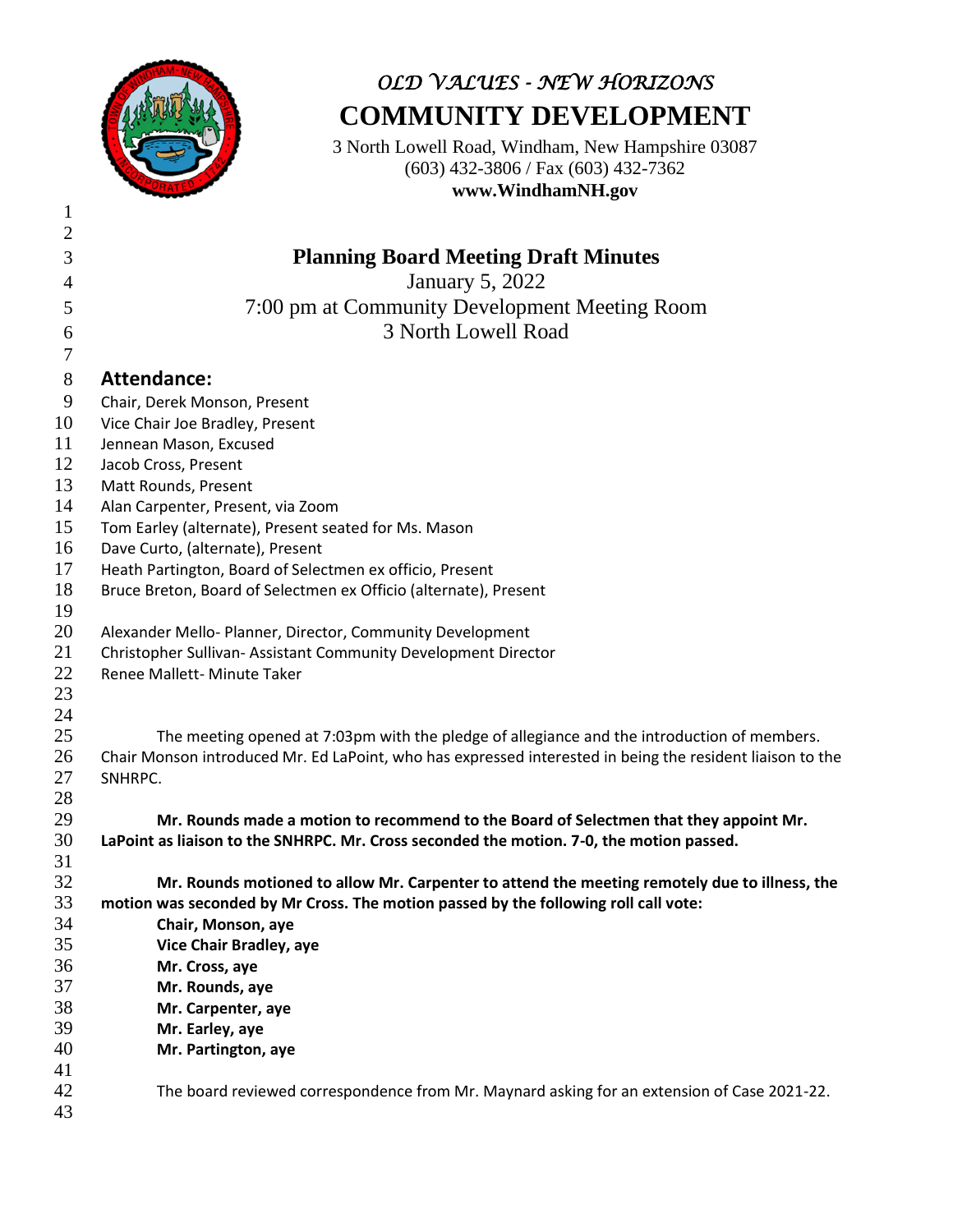| 44 | Vice Chair Bradley made motion to grant a 90-day extension, to June 3, 2022, for Case 2021-22.              |
|----|-------------------------------------------------------------------------------------------------------------|
| 45 | Mr. Cross seconded the motion. The motion passed with the following roll call vote:                         |
| 46 | Chair, Monson, aye                                                                                          |
| 47 | Vice Chair Bradley, aye                                                                                     |
| 48 | Mr. Cross, aye                                                                                              |
| 49 | Mr. Rounds, aye                                                                                             |
| 50 | Mr. Carpenter, aye                                                                                          |
| 51 | Mr. Earley, aye                                                                                             |
| 52 | Mr. Partington, aye                                                                                         |
| 53 |                                                                                                             |
| 54 | Chair Monson announced that Case 2021-60, 6-8 Maple street has requested to withdraw their                  |
| 55 | application so that case would not be heard this evening.                                                   |
| 56 |                                                                                                             |
| 57 | The board reviewed the proposed Planning Board amendments for the upcoming March ballot.                    |
| 58 |                                                                                                             |
| 59 | Planning Board Amendment #1: Gateway Commercial District.                                                   |
|    |                                                                                                             |
| 60 |                                                                                                             |
| 61 | Chair Monson opened the session up to public comment.                                                       |
| 62 |                                                                                                             |
| 63 | Scott Burtt asked if the amendments would apply to specific projects or if they were blanket                |
| 64 | changes. Vice Chair Bradley explained that they were changes to the regulations of entire zones, not        |
| 65 | specific projects.                                                                                          |
| 66 |                                                                                                             |
| 67 | Jacques Lopez spoke in favor of Amendment #1. He said he appreciated the work the board has put             |
| 68 | into this matter.                                                                                           |
| 69 |                                                                                                             |
| 70 | Bob Coole asked what the board considered a logistics center. Mr. Rounds and Mr. Cross said an              |
| 71 | Amazon Distribution center. Mr. Coole asked what a Fedex store would be considered. He was told it would    |
| 72 | be a retail store. Mr. Coole asked why a 40,000sq. foot building would be allowed. He was told that was not |
| 73 | as large he might think, and the size was compared to that of a typical CVS. Mr. Coole asked about the      |
| 74 | increased setbacks along certain roads. Mr. Cross said it was because those roads had a lot of residential  |
| 75 | neighborhoods, so the setback was increased out of consideration of the residential abutters. Mr. Coole     |
| 76 | thought 35 feet was a more appropriate setback.                                                             |
| 77 |                                                                                                             |
| 78 | Patrick Nysten addressed Mr. Coole's comments saying that if he lived across the street from these          |
| 79 | kinds of developments Mr. Coole might not think it was so large of a setback. Mr. Nysten thanked the board  |
| 80 | for their work and said it would not only preserve the existing residential neighborhoods but would also    |
| 81 | solidify the intent of the zoning.                                                                          |
| 82 |                                                                                                             |
| 83 | Diana Walters owns two properties that she says will be directly impacted by this amendment. She            |
| 84 | said the parcels are challenged and already expensive to develop and that these changes will negatively     |
| 85 | impact her property values and, in practice, result in these properties never being developed.              |
| 86 | Chair Monson said the intent was not to hurt anyone but rather to protect the abutting residential          |
| 87 | neighborhoods. He did not think there were any residential neighborhoods close enough to either of Ms.      |
| 88 | Walter's properties that the amendment would impact them.                                                   |
| 89 | Mr. Partington asked about the intent of some of the changes. He asked why some of the changes              |
| 90 | were duplicated throughout the ordinance.                                                                   |
| 91 |                                                                                                             |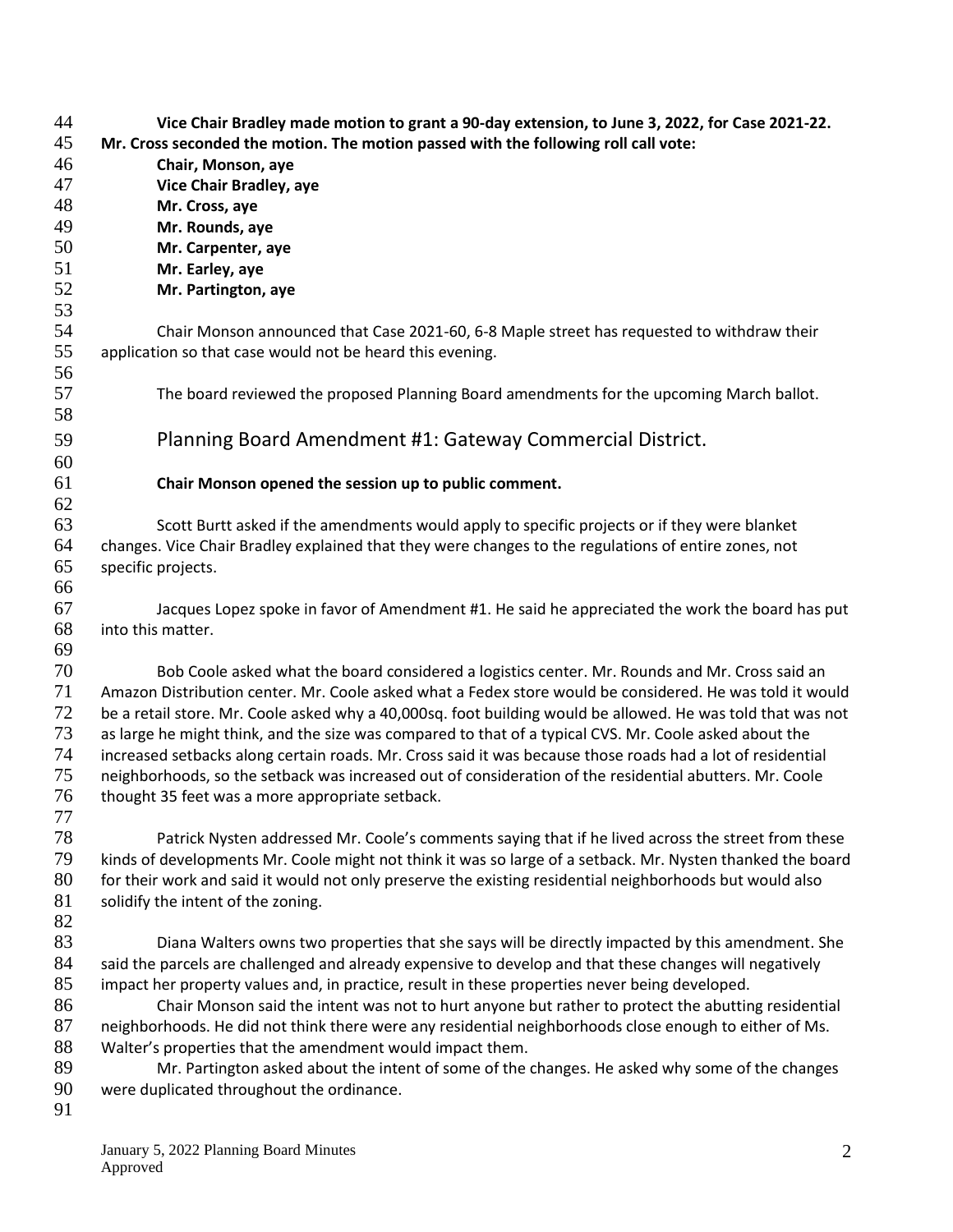- Tom Murray said he was concerned about the changes and thought they should be looked at by Attorney Campbell. He agreed with the comments of Ms. Walters and called it spot zoning.
- 

 Mr. Nysten pointed out that even a home had to have a 50 foot set back so he did not think it was an onerous guideline for commercial development.

## **Chair Monson closed the session to public comment.**

 Mr. Partington reiterated his earlier question about intent and also asked what the net result of these changes would be. He was concerned about creating a series of existing non-confirming parcels. Lastly Mr. Partington said the additional setbacks did not take into account earthen berms. Mr. Partington 103 called the amendment doubling up as it added a larger set back and now would require the earthen berm. Mr. Cross agreed there was duplication in the document and said that he crafted it that way on purpose as he felt that would make the zoning changes more clear. Vice Chair Bradley said it might make more sense to say to "refer back to the note" rather than restate the same things throughout the amendment. Mr. Rounds said he was comfortable with the legal opinion of Attorney Campbell. He said he had reviewed the parcels mentioned by Ms. Walters and he did not think they would be impacted. In response

 to Mr. Partington's points Mr. Carpenter noted some areas of confusion in the way the amendment was written.

 Mr. Cross said these changes would not make any lots unbuildable. He agreed it would create non- conforming developments, but he did not think the zone was developed enough at this point for it to matter. Chair Monson asked Mr. Mello and Mr. Sullivan about their experience with existing non-conforming structures. Mr. Mellow said there were only very few parcels in the zone that abutted

116 residential districts.

 Mr. Carpenter asked about Item B, agreeing with Mr. Murray. He felt that the size limit already 118 restricted large distribution centers and that removing the language specific to logistic centers simplified<br>119 the amendment. the amendment.

 Discussion followed on the value of specifically naming logistic centers. Mr. Murray said Manchester required that logistics centers be allowed in some zones. Mr. Carpenter said logistic centers 122 were allowed in other zones so that would not apply in Windham.

123 Mr. Carpenter asked about the language that seemed to restrict driveways on Range Road. The board agreed that the language did seem to do that. Mr. Cross said that should be looked at throughout the zoning ordinances as it was something he had copied and pasted from elsewhere.

 Mr. Rounds agreed the size limitation would restrict development to the point that logistic centers 127 did not need to be expressly mentioned. Mr. Cross said he would prefer to leave it but that he felt it would make it more in line with the rest of the zoning ordinances if it was removed. Mr. Earley said that logistic centers tended to cluster together so he didn't think the amendment would stop that kind of development 130 as a parcel could have multiples of smaller buildings.

## **Chair Monson opened the session to public comment.**

 Robert Wright said the original Gateway plans came in at 50 feet setbacks but that subsequent 135 setbacks came in at 25 feet. He asked if dumpsters or other items could be placed in the setbacks. Vice Chair Bradley said that a vegetative buffer was specified for the setbacks.

 Vice Chair Bradley asked Mr. Wright to address specific items that he felt did not conform to the 138 guidelines with the planning department.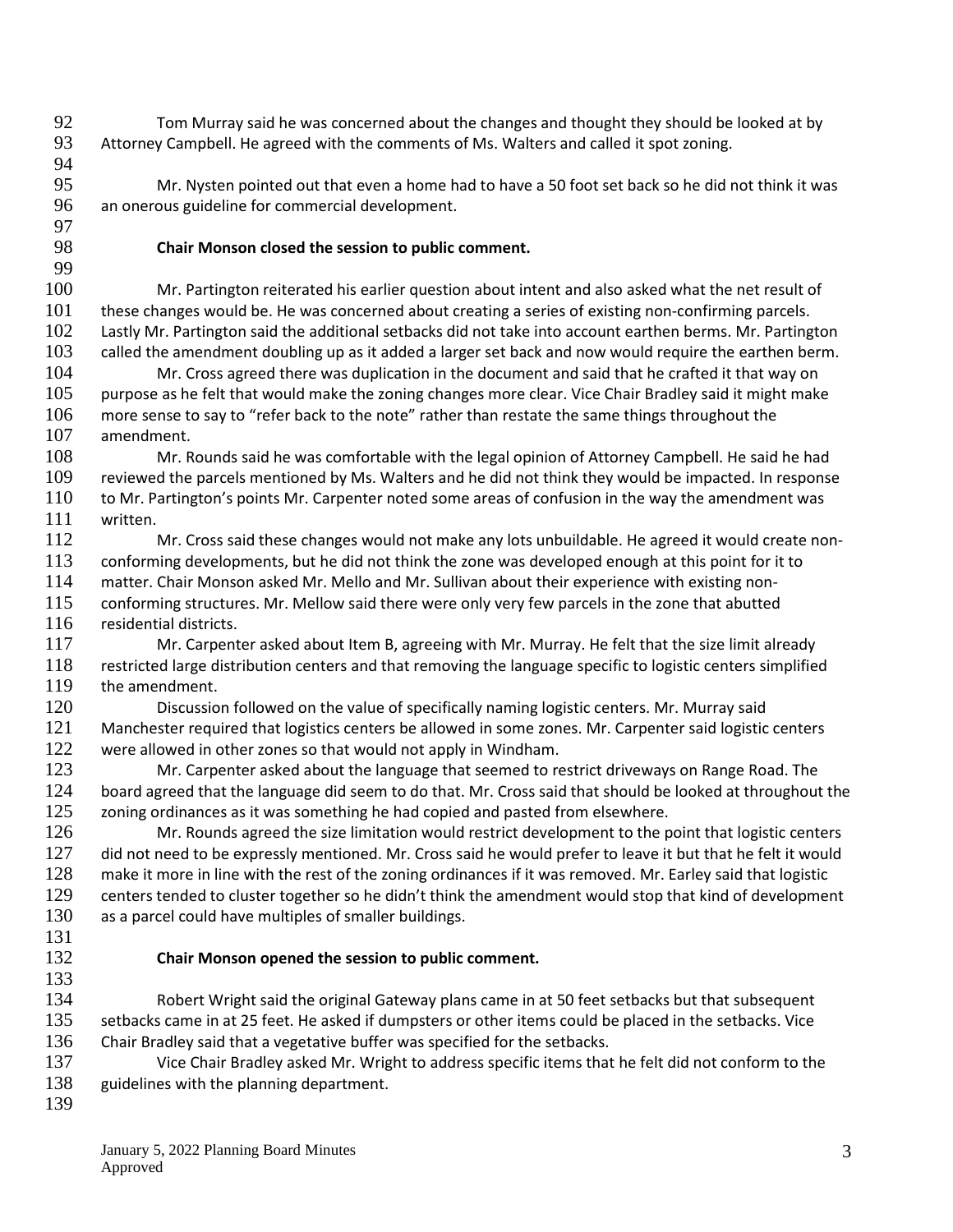| 140        | Mr. Rounds made a motion to recommend the amendment with the adjustment to remove "on                                                                           |
|------------|-----------------------------------------------------------------------------------------------------------------------------------------------------------------|
| 141        | driveway" to "or driveway" from Item C, of section 618.3.1 of the ordinance. Mr Carpenter seconded the                                                          |
| 142        | motion. Vice Chair Bradley said the change could result in driveways passing nearby residential areas                                                           |
| 143        | even if they began elsewhere on the property. Mr. Carpenter did not agree with this reading of the                                                              |
| 144        | ordinance, he said there was a difference between a setback to a driveway and limiting driveways                                                                |
| 145        | entirely. "Parking area or non-access driveway" was suggested by Mr. Carpenter. Mr. Rounds agreed to                                                            |
| 146        | amend his motion to reflect the language suggested by Mr. Carpenter. Mr. Partington said it was tragic                                                          |
| 147        | that the same statement was rewritten in three separate places, saying it added confusion. The motion                                                           |
| 148        | passed with the following 6-1 roll-call vote:                                                                                                                   |
| 149        | Chair, Monson, aye                                                                                                                                              |
| 150        | Vice Chair Bradley, aye                                                                                                                                         |
| 151        | Mr. Cross, aye                                                                                                                                                  |
| 152        | Mr. Rounds, aye                                                                                                                                                 |
| 153        | Mr. Carpenter, aye                                                                                                                                              |
| 154        | Mr. Earley, aye                                                                                                                                                 |
| 155        | Mr. Partington, opposed                                                                                                                                         |
| 156        |                                                                                                                                                                 |
| 157        | Mr. Rounds made a motion to move Amendment #1 to warrant. Vice Chair Bradley seconded the                                                                       |
| 158        | motion. The motion passed with the following 6-1 roll-call vote:                                                                                                |
| 159        | Chair, Monson, aye                                                                                                                                              |
| 160        | Vice Chair Bradley, aye                                                                                                                                         |
| 161        | Mr. Cross, aye                                                                                                                                                  |
| 162        | Mr. Rounds, aye                                                                                                                                                 |
| 163        | Mr. Carpenter, aye                                                                                                                                              |
| 164        | Mr. Earley, aye                                                                                                                                                 |
| 165        | Mr. Partington, opposed                                                                                                                                         |
| 166        |                                                                                                                                                                 |
| 167        | Planning Board Amendment #2: Impact Fees                                                                                                                        |
| 168        |                                                                                                                                                                 |
| 169        | Chair Monson opened the session to public comment.                                                                                                              |
| 170        |                                                                                                                                                                 |
| 171        | Bob Coole suggested that 716.6.1 be changed to streamline the process by requiring a single joint                                                               |
| 172        | meeting between the School Board, Planning Board, and the Board of Selectmen. Mr. Rounds said in this                                                           |
| 173        |                                                                                                                                                                 |
| 174        | instance the three boards had met to create this amendment. Vice Chair Bradley felt codifying it that way                                                       |
| 175        | could result in slowing the process if the three boards could not meet.                                                                                         |
|            |                                                                                                                                                                 |
| 176        | Chair Monson closed the session to public comment.                                                                                                              |
| 177<br>178 |                                                                                                                                                                 |
| 179        | Mr. Rounds made a motion to send Amendment #2 as written to warrant. Mr. Cross seconded<br>the motion. The motion passed 7-0 with the following roll-call vote: |
| 180        | Chair, Monson, aye                                                                                                                                              |
| 181        | <b>Vice Chair Bradley, aye</b>                                                                                                                                  |
| 182        |                                                                                                                                                                 |
| 183        | Mr. Cross, aye                                                                                                                                                  |
| 184        | Mr. Rounds, aye                                                                                                                                                 |
| 185        | Mr. Carpenter, aye                                                                                                                                              |
| 186        | Mr. Earley, aye                                                                                                                                                 |
|            | Mr. Partington, aye                                                                                                                                             |
| 187        |                                                                                                                                                                 |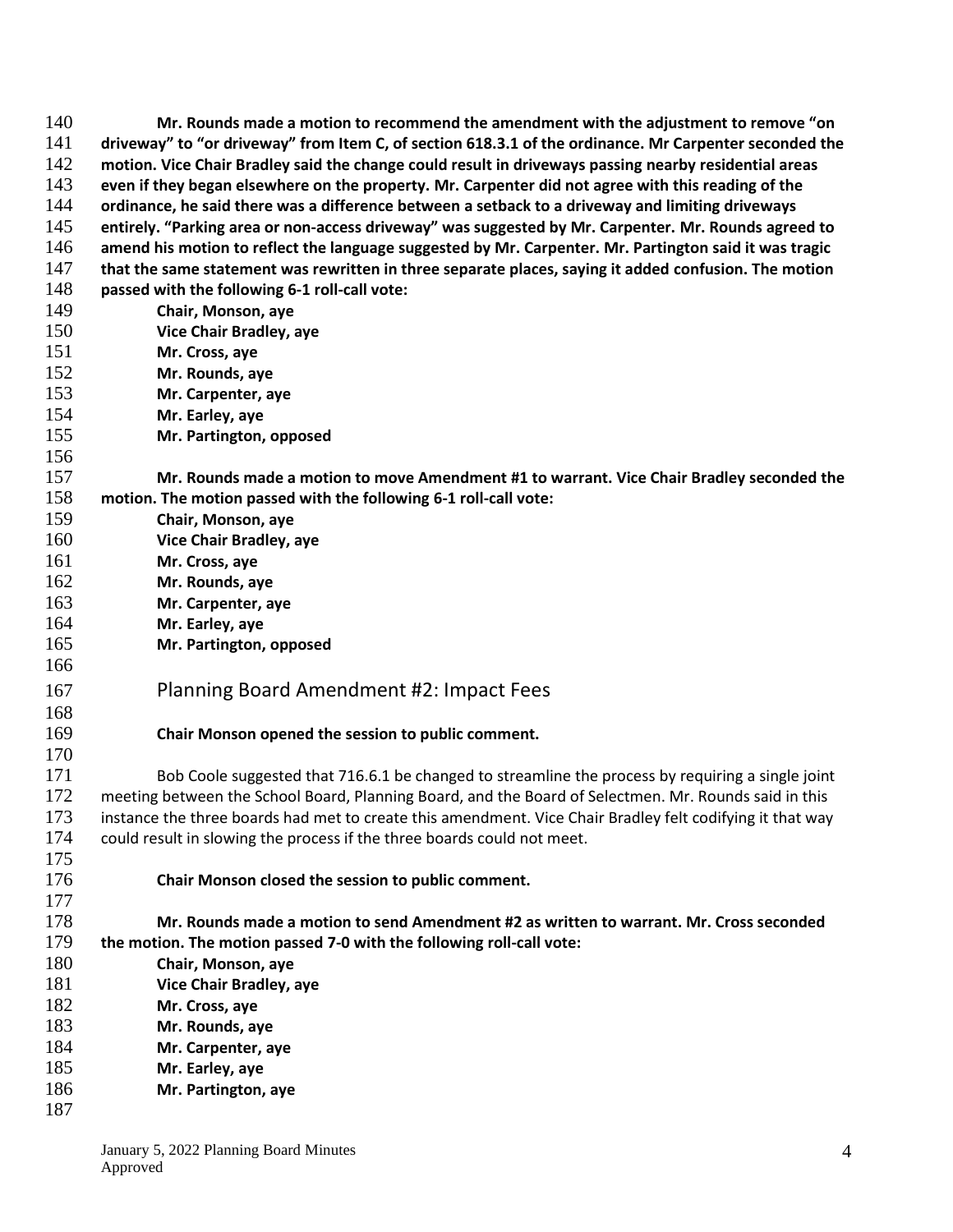| 188 |                                                                                                                 |
|-----|-----------------------------------------------------------------------------------------------------------------|
| 189 | Mr. Rounds made a motion to recommend Amendment #2 to the voters. Mr. Cross seconded the                        |
| 190 | motion. The motion passed, 7-0, with the following roll-call vote:                                              |
| 191 | Chair, Monson, aye                                                                                              |
| 192 | Vice Chair Bradley, aye                                                                                         |
| 193 | Mr. Cross, aye                                                                                                  |
| 194 | Mr. Rounds, aye                                                                                                 |
| 195 | Mr. Carpenter, aye                                                                                              |
| 196 | Mr. Earley, aye                                                                                                 |
| 197 | Mr. Partington, aye                                                                                             |
| 198 |                                                                                                                 |
| 199 |                                                                                                                 |
| 200 |                                                                                                                 |
|     | Mr. Rounds made a motion to recommend Amendment #1 to the voters. Mr. Cross seconded the                        |
| 201 | motion. The motion passed with the following 6-1 roll-call vote:                                                |
| 202 | Chair, Monson, aye                                                                                              |
| 203 | Vice Chair Bradley, aye                                                                                         |
| 204 | Mr. Cross, aye                                                                                                  |
| 205 | Mr. Rounds, aye                                                                                                 |
| 206 | Mr. Carpenter, aye                                                                                              |
| 207 | Mr. Earley, aye                                                                                                 |
| 208 | Mr. Partington, opposed                                                                                         |
| 209 |                                                                                                                 |
| 210 |                                                                                                                 |
| 211 |                                                                                                                 |
| 212 | Planning Board Amendment #3: Rural District Uses                                                                |
| 213 |                                                                                                                 |
| 214 | Chair Monson opened the session to public comment.                                                              |
| 215 |                                                                                                                 |
| 216 | Kristi St. Laurent works at a rehabilitation center in Salem that is located in a residential                   |
| 217 | neighborhood. She said it's a nice facility that has low impact on the residential neighborhood. She said       |
| 218 | requiring those types of facilities to be in commercial zones would require they spend more money to            |
| 219 | purchase land. Mr. Rounds said they would have to agree to disagree. Mr. Earley said he thought it was a        |
| 220 | matter of the traffic they might bring to residential neighborhoods.                                            |
| 221 |                                                                                                                 |
| 222 | Bob Coole said that eliminating medical uses just because they had not been built to this point                 |
| 223 | limited the future development in town. He pointed out that this language would restrict medical places         |
| 224 | from having laboratories in rural areas. He thought this was a bad idea for the town and that residents         |
| 225 | might need these facilities in the future. He said he would vote against this if it was on the ballot.          |
| 226 | Mr. Cross said that he bought his home because the empty lot next to his was zoned rural. He said               |
| 227 |                                                                                                                 |
| 228 | if a research laboratory went in, with a parking lot, he would feel it was a "gotcha." He said residents expect |
|     | residential homes to be built next to them. Mr. Rounds said a small mom and pop store would not be              |
| 229 | allowed in rural but that currently a large hospital could be.                                                  |
| 230 |                                                                                                                 |
| 231 | Chair Monson closed the session to public comment.                                                              |
| 232 |                                                                                                                 |
| 233 | Mr. Rounds made a motion to send Planning Board Amendment #3 to town warrant as written.                        |
| 234 | Vice Chair Bradley seconded the motion. The motion passed with the following 7-0 roll-call vote:                |
| 235 | Chair, Monson, aye                                                                                              |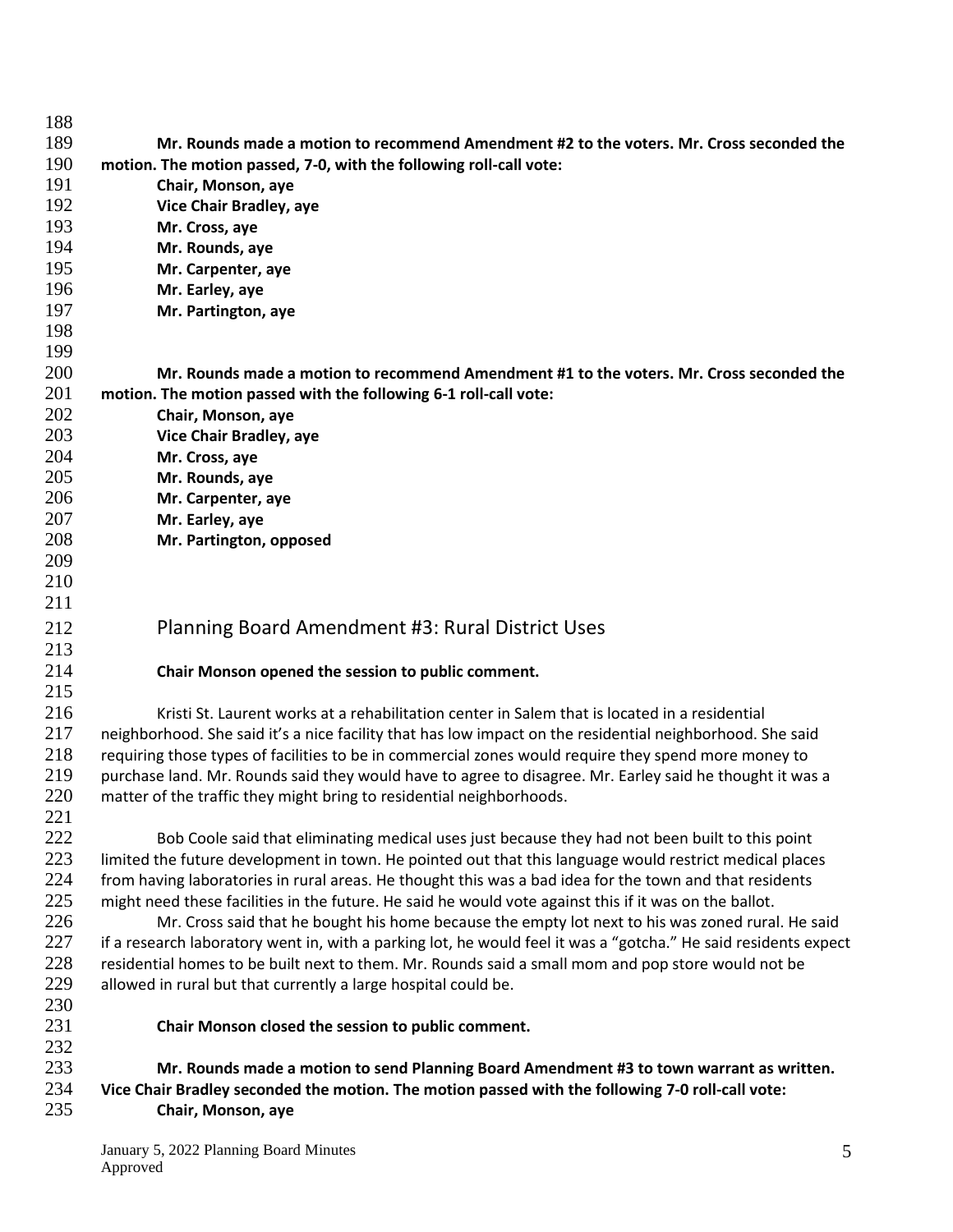| 236 | Vice Chair Bradley, aye                                                                                      |
|-----|--------------------------------------------------------------------------------------------------------------|
| 237 | Mr. Cross, aye                                                                                               |
| 238 | Mr. Rounds, aye                                                                                              |
| 239 | Mr. Carpenter, aye                                                                                           |
| 240 | Mr. Earley, aye                                                                                              |
| 241 | Mr. Partington, aye                                                                                          |
| 242 |                                                                                                              |
| 243 |                                                                                                              |
| 244 | Mr. Rounds made a motion to recommend Planning Board Amendment #3 to the voters. Mr.                         |
| 245 | Cross seconded the motion. The motion passed with the following 7-0 roll-call vote:                          |
| 246 | Chair, Monson, aye                                                                                           |
| 247 | Vice Chair Bradley, aye                                                                                      |
| 248 | Mr. Cross, aye                                                                                               |
| 249 | Mr. Rounds, aye                                                                                              |
| 250 | Mr. Carpenter, aye                                                                                           |
| 251 | Mr. Earley, aye                                                                                              |
| 252 | Mr. Partington, aye                                                                                          |
| 253 |                                                                                                              |
| 254 |                                                                                                              |
| 255 | Planning Board Amendment #4: Village Center District (VCD)                                                   |
|     |                                                                                                              |
| 256 |                                                                                                              |
| 257 | Chair Monson opened and closed the session to public comment.                                                |
| 258 |                                                                                                              |
| 259 | Mr. Carpenter said he agreed with the concept of open space parks, but he thought 20% was too                |
| 260 | significant of a take from the landowners and he did not think it supported the intent of the Village Center |
| 261 | District.                                                                                                    |
| 262 | Vice Chair Bradley said he had looked at it since Mr. Carpenter first raised the issue. He thought           |
| 263 | 10% was too low and agreed that 15% could be more equitable.                                                 |
| 264 |                                                                                                              |
| 265 | Mr. Carpenter made a motion to change 612.4.6, Item G to 15% from 20%. Mr. Rounds seconded                   |
| 266 | the motion. The motion passed with the following 6-1 roll-call vote:                                         |
| 267 | Chair, Monson, aye                                                                                           |
| 268 | <b>Vice Chair Bradley, aye</b>                                                                               |
| 269 | Mr. Cross, opposed                                                                                           |
| 270 | Mr. Rounds, aye                                                                                              |
| 271 | Mr. Carpenter, aye                                                                                           |
| 272 | Mr. Earley, aye                                                                                              |
| 273 | Mr. Partington, aye                                                                                          |
| 274 |                                                                                                              |
| 275 | While Mr. Rounds voted affirmatively he noted that he preferred the 20% while supporting the                 |
| 276 | uniformity of 15%.                                                                                           |
| 277 |                                                                                                              |
| 278 | Mr. Partington asked about Footnote #16, asking that both the existing and suggested note be                 |
| 279 | read.                                                                                                        |
| 280 |                                                                                                              |
| 281 | Mr. Rounds made a motion to send Planning Board Amendment #4, as amended, to town warrant.                   |
| 282 | Vice Chair Bradley seconded the motion. Mr. Cross said he would like to see every reference to conditional   |
| 283 | use permits removed. Vice Chair Bradley said they were useful tools and that in this instance the            |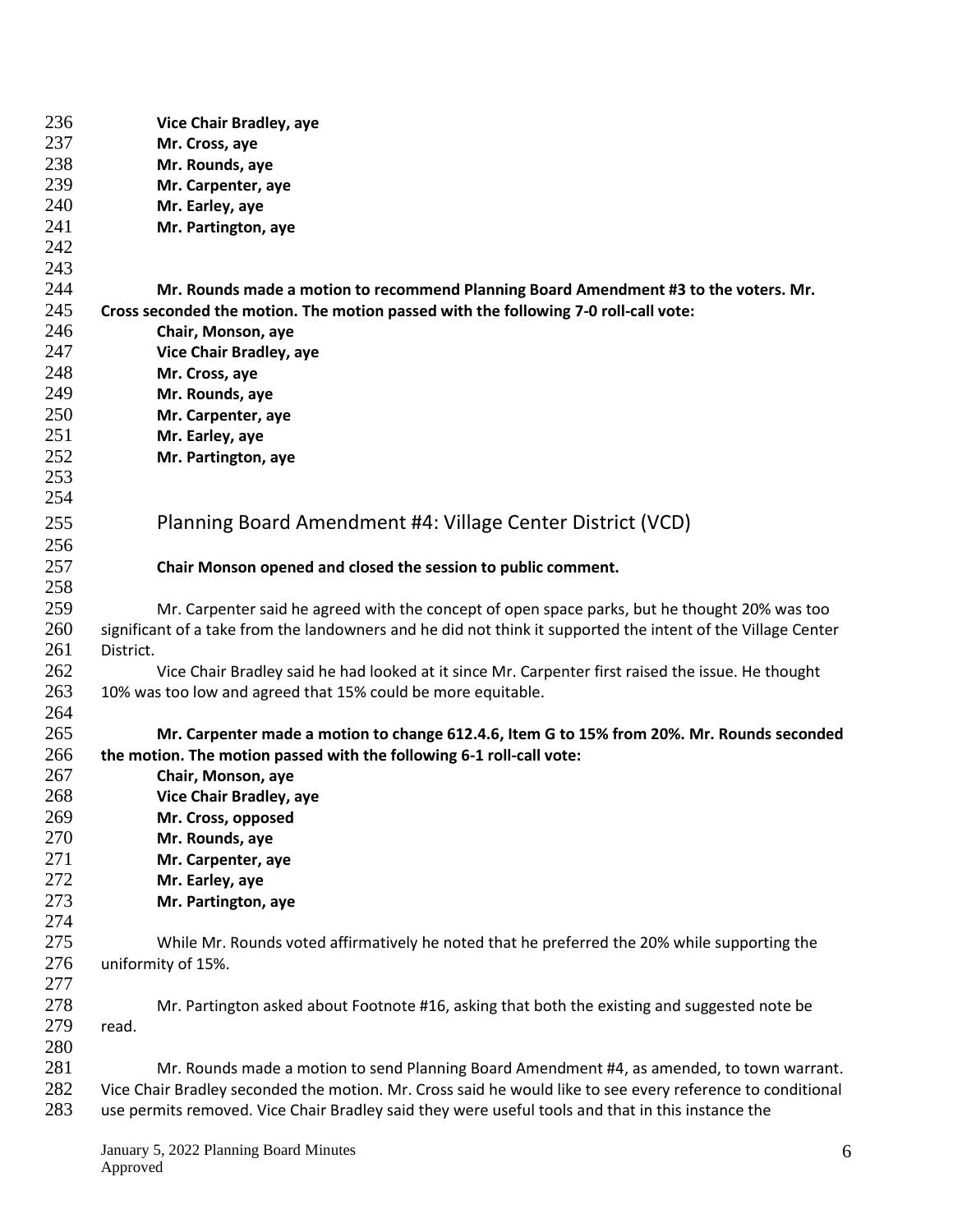| 284 | requirements needed to earn a conditional use permit was very clear due to the strong framework around        |
|-----|---------------------------------------------------------------------------------------------------------------|
| 285 | it. Mr. Carpenter asked that Item I be reviewed as he thought it created a contradiction in light of the edit |
| 286 | just made. Mr. Rounds withdrew his motion.                                                                    |
| 287 |                                                                                                               |
| 288 | Mr. Rounds made a motion to update Item I to match item G, changing 20% to 15%. Vice Chair                    |
| 289 | Bradley seconded the motion. The motion passed with the following 7-0 roll-call vote:                         |
| 290 | Chair, Monson, aye                                                                                            |
| 291 | Vice Chair Bradley, aye                                                                                       |
| 292 | Mr. Cross, aye                                                                                                |
| 293 | Mr. Rounds, aye                                                                                               |
| 294 | Mr. Carpenter, aye                                                                                            |
| 295 | Mr. Earley, aye                                                                                               |
| 296 | Mr. Partington, aye                                                                                           |
| 297 |                                                                                                               |
| 298 |                                                                                                               |
| 299 | Vice Chair Bradley made a motion to move Amendment #4 to warrant, as amended. Mr. Rounds                      |
| 300 | seconded the motion. 7-0, the motion passed with the following roll-call vote:                                |
| 301 | Chair, Monson, aye                                                                                            |
| 302 | Vice Chair Bradley, aye                                                                                       |
| 303 | Mr. Cross, aye                                                                                                |
| 304 | Mr. Rounds, aye                                                                                               |
| 305 | Mr. Carpenter, aye                                                                                            |
| 306 | Mr. Earley, aye                                                                                               |
| 307 | Mr. Partington, aye                                                                                           |
| 308 |                                                                                                               |
| 309 |                                                                                                               |
|     | Planning Board Amendment #5: Wetland Watershed Protection District                                            |
| 310 |                                                                                                               |
| 311 | Chair Monson opened and closed the session to public comment.                                                 |
| 312 |                                                                                                               |
| 313 | Mr. Earley made a motion to move amendment #5 to warrant. Mr. Cross seconded the motion.                      |
| 314 | The motion passed, 7-0, with the following roll-call vote:                                                    |
| 315 | Chair, Monson, aye                                                                                            |
| 316 | <b>Vice Chair Bradley, aye</b>                                                                                |
| 317 | Mr. Cross, aye                                                                                                |
| 318 | Mr. Rounds, aye                                                                                               |
| 319 | Mr. Carpenter, aye                                                                                            |
| 320 | Mr. Earley, aye                                                                                               |
| 321 | Mr. Partington, aye                                                                                           |
| 322 |                                                                                                               |
| 323 |                                                                                                               |
| 324 | Mr. Rounds made a motion to recommend amendment #5 to the voters, Mr. Cross seconded the                      |
| 325 | motion. 7-0, the motion passed with the following roll-call vote:                                             |
| 326 | Chair, Monson, aye                                                                                            |
| 327 | Vice Chair Bradley, aye                                                                                       |
| 328 | Mr. Cross, aye                                                                                                |
| 329 | Mr. Rounds, aye                                                                                               |
| 330 | Mr. Carpenter, aye                                                                                            |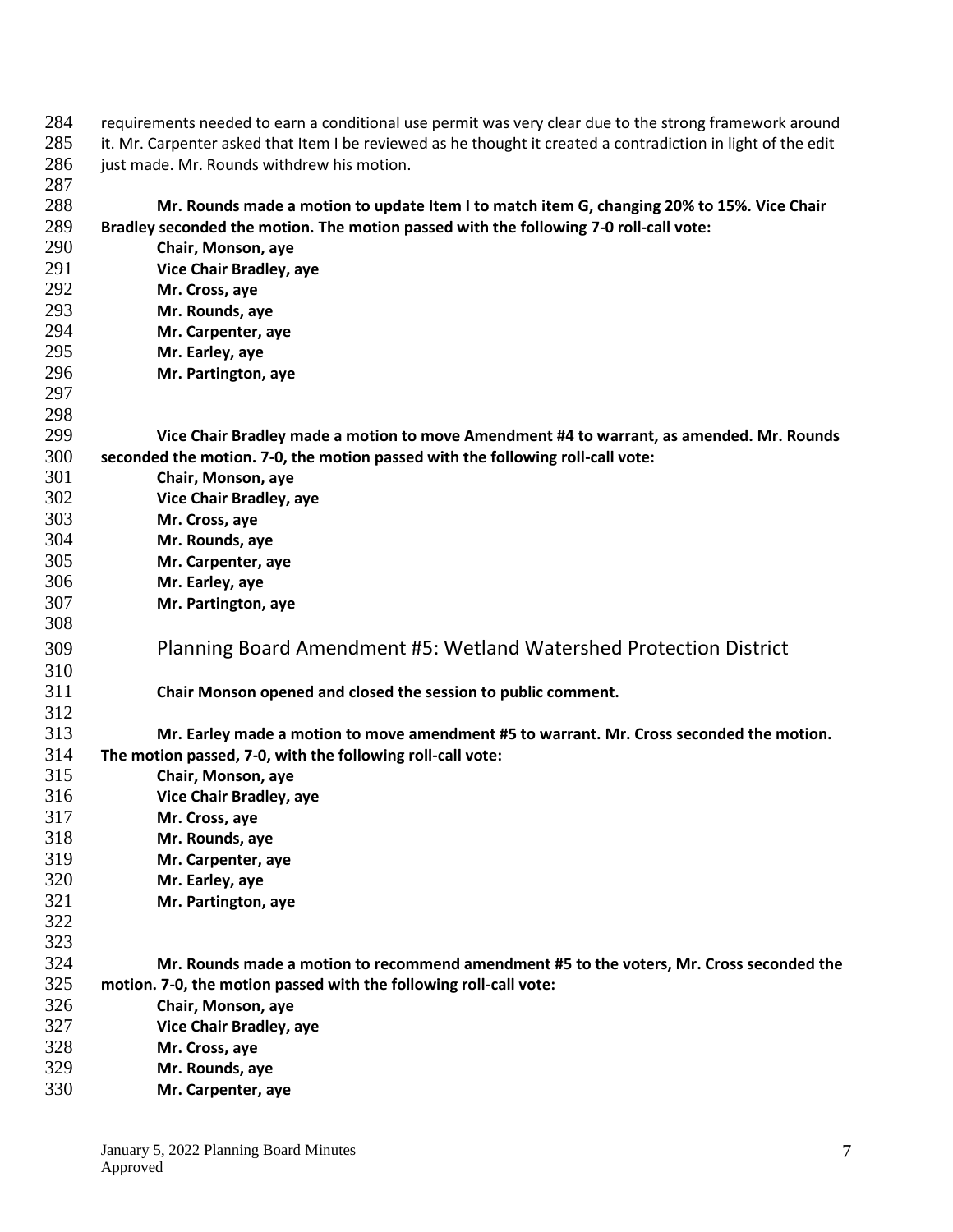| 331 | Mr. Earley, aye                                                                                        |
|-----|--------------------------------------------------------------------------------------------------------|
| 332 | Mr. Partington, aye                                                                                    |
| 333 |                                                                                                        |
| 334 |                                                                                                        |
| 335 | Planning Board Amendment #6: Vernal Pools                                                              |
| 336 |                                                                                                        |
| 337 | Chair Monson opened and closed the session to public comment.                                          |
| 338 |                                                                                                        |
| 339 | Mr. Carpenter was concerned that this amendment was an extended reach and cautioned against            |
| 340 | the law of unintended consequences. He thought this would create more issues than it would do anything |
| 341 | to protect the environment. He thought moving from 25 to 30 or even 35 would be more appropriate.      |
| 342 | Mr. Rounds asked Mr. Curto, as the author of the amendment, what the science was behind the            |
| 343 | change. Mr. Curto said it was originally proposed at 50 feet and had been voted down.                  |
| 344 | Mr. Sullivan said most towns were increasing their set-backs but most were no higher than 40 feet.     |
| 345 | Mr. Earley said looking at it statewide about a third of towns were at 40 feet.                        |
| 346 |                                                                                                        |
| 347 | Vice Chair Bradley made a motion to change 50 feet to 40 feet in Amendment #6. Mr. Rounds              |
| 348 | seconded the motion. The motion passed, 7-0, with the following roll-call vote:                        |
| 349 | Chair, Monson, aye                                                                                     |
| 350 | Vice Chair Bradley, aye                                                                                |
| 351 | Mr. Cross, aye                                                                                         |
| 352 | Mr. Rounds, aye                                                                                        |
| 353 | Mr. Carpenter, aye                                                                                     |
| 354 | Mr. Earley, aye                                                                                        |
| 355 | Mr. Partington, aye                                                                                    |
| 356 |                                                                                                        |
| 357 |                                                                                                        |
| 358 | Mr. Rounds made a motion to move Amendment #6 to warrant as amended. Mr. Cross seconded                |
| 359 | the motion. The motion passed, 7-0, with the following roll-call vote:                                 |
| 360 | Chair, Monson, aye                                                                                     |
| 361 | Vice Chair Bradley, aye                                                                                |
| 362 | Mr. Cross, aye                                                                                         |
| 363 | Mr. Rounds, aye                                                                                        |
| 364 | Mr. Carpenter, aye                                                                                     |
| 365 | Mr. Earley, aye                                                                                        |
| 366 | Mr. Partington, aye                                                                                    |
| 367 |                                                                                                        |
| 368 |                                                                                                        |
| 369 | Mr. Rounds made a motion to recommend Amendment #6 to the voters. Mr. Cross seconded the               |
| 370 | motion. The motion passed, 7-0, with the following roll-call vote:                                     |
| 371 | Chair, Monson, aye                                                                                     |
| 372 | Vice Chair Bradley, aye                                                                                |
| 373 | Mr. Cross, aye                                                                                         |
| 374 | Mr. Rounds, aye                                                                                        |
| 375 | Mr. Carpenter, aye                                                                                     |
| 376 | Mr. Earley, aye                                                                                        |
| 377 | Mr. Partington, aye                                                                                    |
| 378 |                                                                                                        |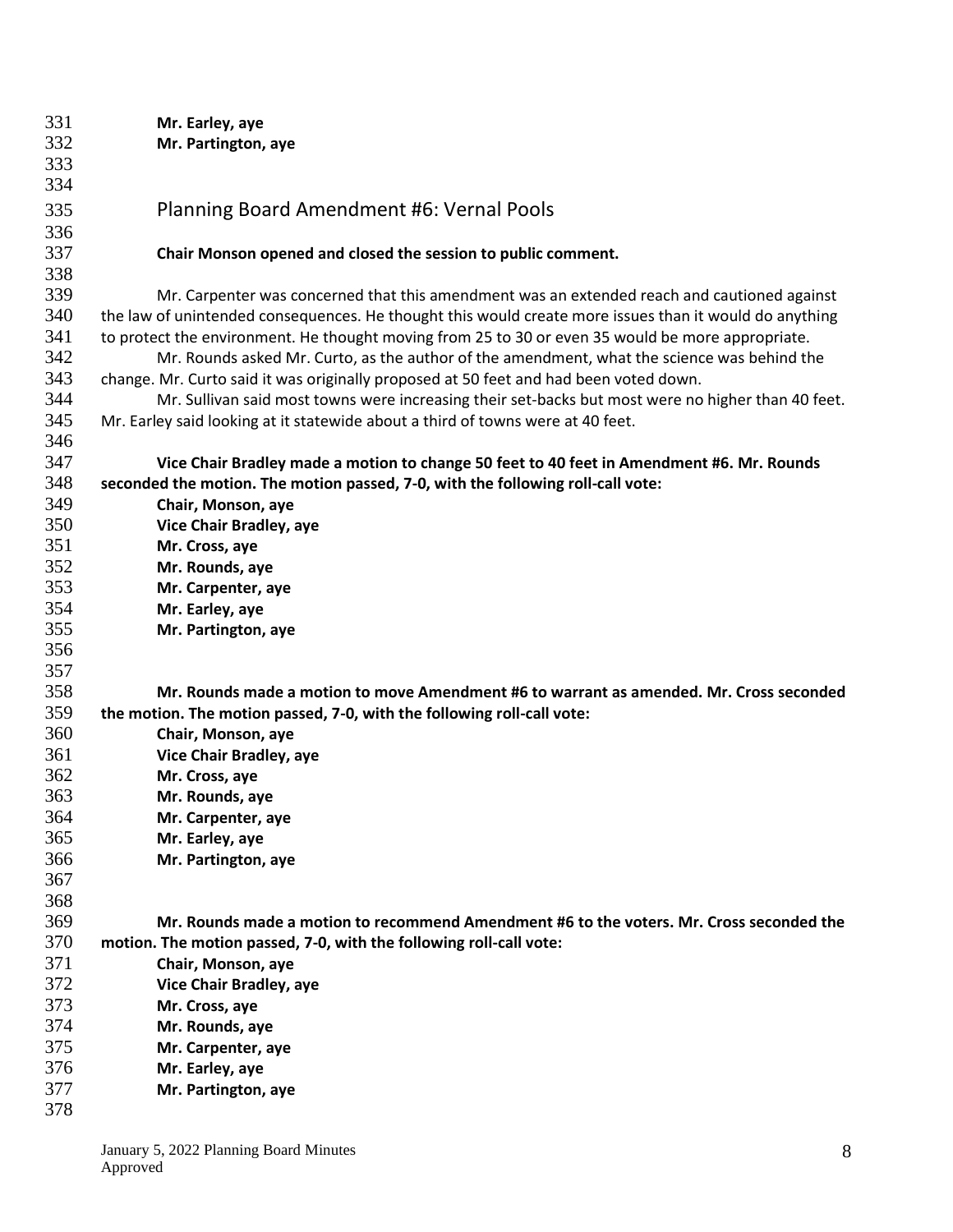## Planning Board Amendment #7: Minimum Lot Size and Density

383 Mr. Mello gave an overview of the reasoning behind this proposed amendment. This amendment 384 came at the suggestion of the town engineer, Mr. Keach. came at the suggestion of the town engineer, Mr. Keach.

 

**Mr. Carpenter recused himself from the discussion. Mr. Curto was seated in his place.**

## **Chair Monson opened the session to public comment.**

 Tom Murray said the existing ordinance went back to 1989. He explained that it was not a loophole because DES was in charge of the septic systems, and this governed building more than the favorability of the soil types. He said the HISS soil chart was more nuanced than the terms mentioned in the wording. He did not see the need to make this change. He said in the twenty-two years this system had been used there had never been an issue because of this. 

 Attorney Cronin suggested this amendment be tabled for the time being. He represents clients who have been working with the department for several years on a Res B parcel. He said there is so little Res B left it creates the impression that this amendment is being created to target his client's project.

 Attorney Cronin said the real-world result of this change would mean that single family homes could have greater density than multi-family housing. He said this would limit the town's ability to have multi-family housing. Attorney Cronin raised issues with the notice as it was posted.

 Attorney Cronin said he thought this amendment needed more thought before adoption, he questioned if Mr. Keach was aware of the table as presented. Mr. Rounds said Mr. Keach had been the author of this amendment.

406 Shayne Gendron said everyone was focusing on Res B but that his parents owned a parcel of Res C.<br>407 They currently live on that parcel but in the future they could develop that lot to finance their senior vears. They currently live on that parcel but in the future they could develop that lot to finance their senior years. He said the proposed change was too drastic. Mr. Gendron said that when this issue was first raised the 409 previous month that none of the board members understood what it meant. He said they discussed it only once since then, and that was after 10pm at night. Mr. Gendron read the ordinance encouraging housing stock diversity and said this change would severely limit the ability to do so in Res B and Res C.

 Mr. Gendron said he would like the board to take more time to think about the change and to meet with land use professionals, landowners, and others. He said there was no way to develop Res B or Res C and make it financially viable under this change. Mr. Gendron agreed there was a problem, but he said this was not the solution.

 Mr. Cross said lots were also limited by frontage and other items that this amendment could ease the restrictions on. Mr. Gendron said there would still be frontage issues. Mr. Rounds asked what method other towns used. Mr. Gendron said this was the most restrictive zoning amendment he was aware of. 

420 Peter Zohdi said he had been struggling with this amendment. He said he has been working in this town for 45 years and that this is the most unrealistic zoning he has ever seen. Mr. Zohdi asked the board 422 to explain how the calculations would be done. Chair Monson said he could not, but said Mr. Mello had a spreadsheet that could do it.

Mr. Rounds asked Mr. Mello if the amendment was for all zones or just Res B and/or Res C. Mr.

425 Mello said it was a town wide requirement that applied to duplexes and multi-family homes, which were 426 only allowed in Res B and Res C.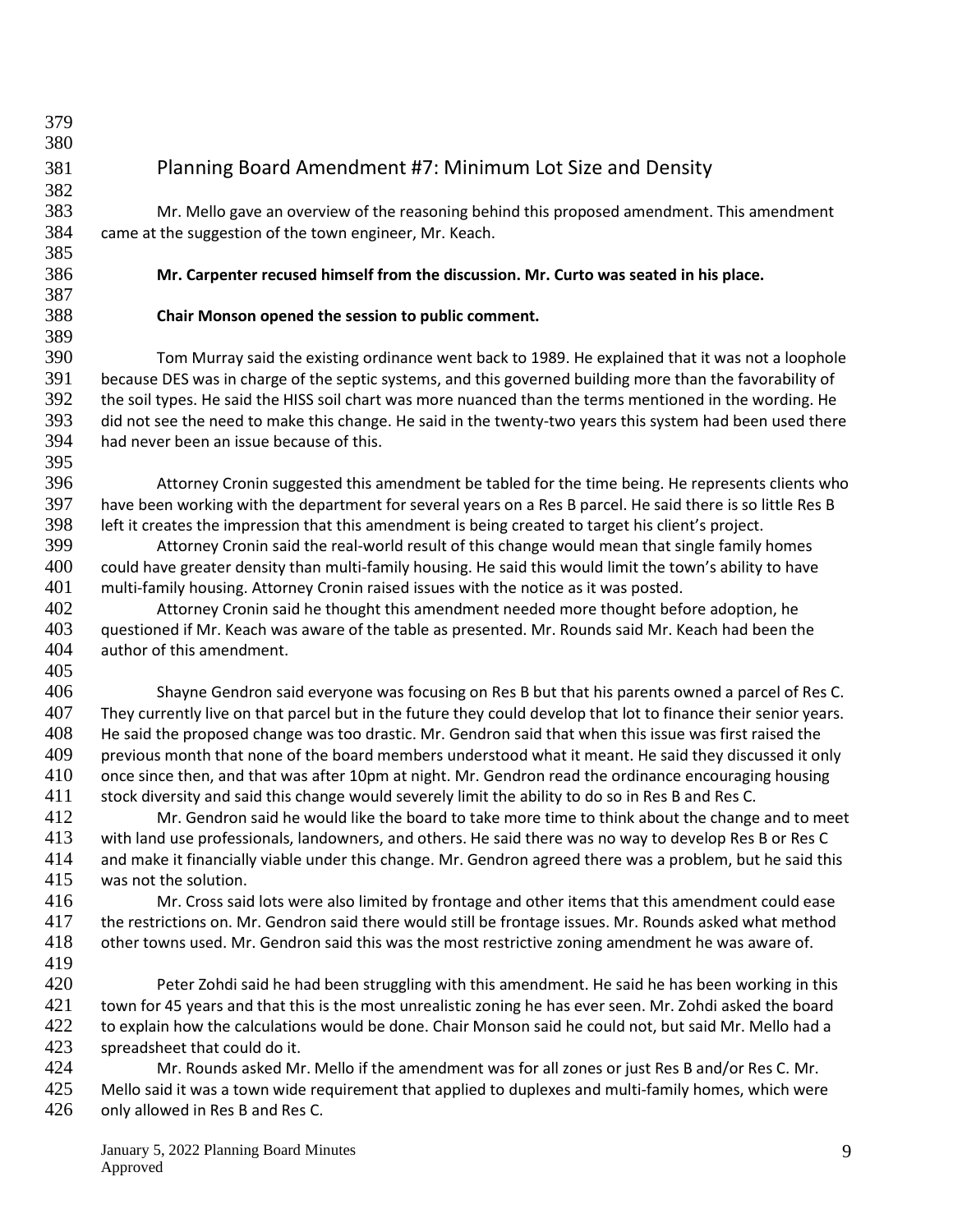428 Mr. Murray said the system had worked fine for over 22 years and that departing from this would 429 strip the developability of the Res B and Res C zones. He felt strongly that this change was not needed. He 430 thought this change would result in a lot of lawsuits. He supported Mr. Gendron's suggestion to have Mr.<br>431 Keach, land use professionals, and landowners meet with the board and workshop this before it went on 431 Keach, land use professionals, and landowners meet with the board and workshop this before it went on<br>432 the ballot the ballot.

- 434 Bob Coole said the amendment did not make it clear what language would be replacing this. Mr. 435 Mello said the full text was available online. Chair Monson said what went on the ballot would be up to 436 staff and the town attorney.
- 437

441

433

- 439
- 438 A series of resident letters, opposing this amendment, was added to the record.
- 440 **Chair Monson closed the session to public comment.**
- 442 Mr. Rounds said many residents have commented on drought conditions and that they have had to<br>443 dig multiple wells. He believes water recharge rates will be assisted by adopting this amendment. dig multiple wells. He believes water recharge rates will be assisted by adopting this amendment.
- 444 Mr. Cross said he understood the frustration with the way items appeared on the ballot. He said 445 the information is available and he is an advocate of educating voters. Mr. Cross said what has been used is 446 a broken system and needs to be fixed. Mr. Cross thought that going forward developers would get more 447 creative when creating lots. He thought the amendment should be adopted and that the board could make 448 minor changes going forward if needed.
- 449 Mr. Earley said he was in favor of the amendment because the board regularly relied on the 450 expertise of Mr. Keach. He thought this amendment would simplify the process and agreed with Mr. Cross 451 that it could be refined over time going forward if needed after it was changed.
- 452 Mr. Partington said he supported the idea of simplifying the calculations but the fact that it 453 drastically changed density seemed like an unintended secondary result. He did not know the full 454 ramifications of the amendment. ramifications of the amendment.
- 455 Bruce Breton said he was alarmed at the short period of time that it appeared this amendment was 456 considered. He asked if there had been any workshops with the invested parties before contemplating this 457 change. He said it sounded like the engineers who worked most often in the town did not fully understand 458 the change. Mr. Breton returned to Mr. Partington's point that the change in density seemed like a 459 unintended result. He said it sounded like the board members had not had an opportunity to discuss the 460 amendment with the town's engineer.
- 461 Vice Chair Bradley said this amendment came from the town engineer. Mr. Breton asked when it 462 was workshopped. Chair Monson said it was presented to the board December 15, 2021. Mr. Mello said if 463 this had worked fine for twenty plus years, he did not think there was urgency to push it through now. He 464 said he would rather wait a year to make sure that the ordinance was written right.<br>465 Mr. Rounds said he didn't feel like the amendment was rushed. He thought
- Mr. Rounds said he didn't feel like the amendment was rushed. He thought on some parcels it 466 might limit density but thought that it might also create opportunities for more development on other 467 parcels.
- 468
- 470
- 469 **Chair Monson opened the session to public comment.**
- 471 Melissa Runde asked why the amendment needed to be rushed to the ballot. She said the Planning 472 Board had expressed flexibility in changing the numbers after adopting if needed so she didn't understand 473 why it couldn't be workshopped before being presented to the voters.<br>474 She said the amendment would impact residents and deserved
- She said the amendment would impact residents and deserved more time and consideration.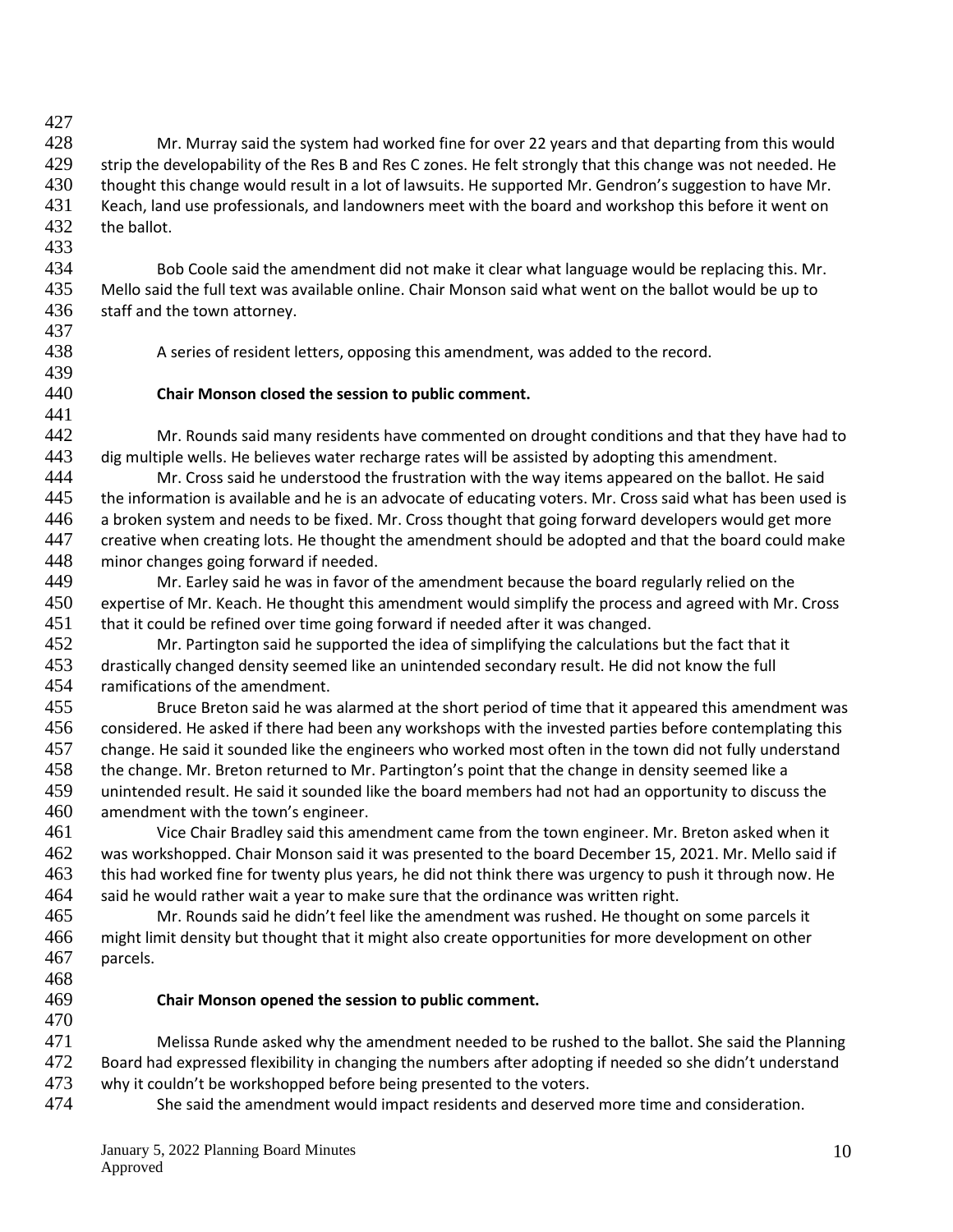476 Tim Butterfield owns a parcel that will be impacted by this amendment. He said the example given 477 by Mr. Mello was that a lot that previously could support 27 units would now only be able to develop 11 478 units, which is a very significant reduction. He said he would like to see a variety of stakeholders have a<br>479 chance to work together for the best result for the town. He asked how many parcels were going to be chance to work together for the best result for the town. He asked how many parcels were going to be impacted if this amendment was adopted.

## **Chair Monson closed the session to public comment.**

 Mr. Earley said what was being discussed was a change in process as to how development happened. He said the spirit of this warrant article was to streamline how calculations were done, and he did not think residents should be using the model of 27 units to 11 units as the only possible result. He was in favor of moving this forward, and that everyone could discuss compromises afterwards. He described it as snapping the band aid off.

 Mr. Cross said the change from 27 to 11 units was a feature, not a bug. He said the eleven units 490 should be the proper number and the fact that 27 would be allowed currently was the mistake. He said<br>491 there was an agenda in town to create more Res B so this zoning needed to be tightened up as soon as there was an agenda in town to create more Res B so this zoning needed to be tightened up as soon as possible. Mr. Cross said he was firm at using 4 bedrooms as the standard.

 Mr. Rounds said there didn't need to be a lot of discussion because the people who the town pays for their expert advice presented this as the solution to a problem. Vice Chair Bradley agreed that it would 495 fix existing problems and that if the change created fundamental problems going forward it could be amended as needed.

 Mr. Partington said he was unclear if this was or was not a drastic change based on what was being said here. He said he did not feel like he could explain to a voter exactly what result this amendment was meant to create.

 Bruce Breton said the members kept saying they would put this forward and would fix the issues 501 later. As a voter he said that gave the impression that the board just wanted to put anything on the ballot<br>502 and would reconsider it going forward. He said this was brought to the public less than a month ago and and would reconsider it going forward. He said this was brought to the public less than a month ago and that people needed more time to consider things, particularly in light of Covid. 

- **Vice Chair Bradley made a motion to send Planning Board Amendment #7 to warrant as written. Mr. Cross seconded the motion. The motion passed by the following 7-0 roll-call vote:**
- **Chair, Monson, aye Vice Chair Bradley, aye Mr. Cross, aye Mr. Rounds, aye Mr. Curto, aye Mr. Earley, aye Mr. Partington, aye Vice Chair Bradley made a motion to recommend Planning Board Amendment #7. Mr. Cross seconded the motion. The motion passed, 4-1-2 with the following roll-call vote**. **Chair, Monson, aye Vice Chair Bradley, aye Mr. Cross, aye**
- **Mr. Rounds, abstain**
	- **Mr. Curto, abstain**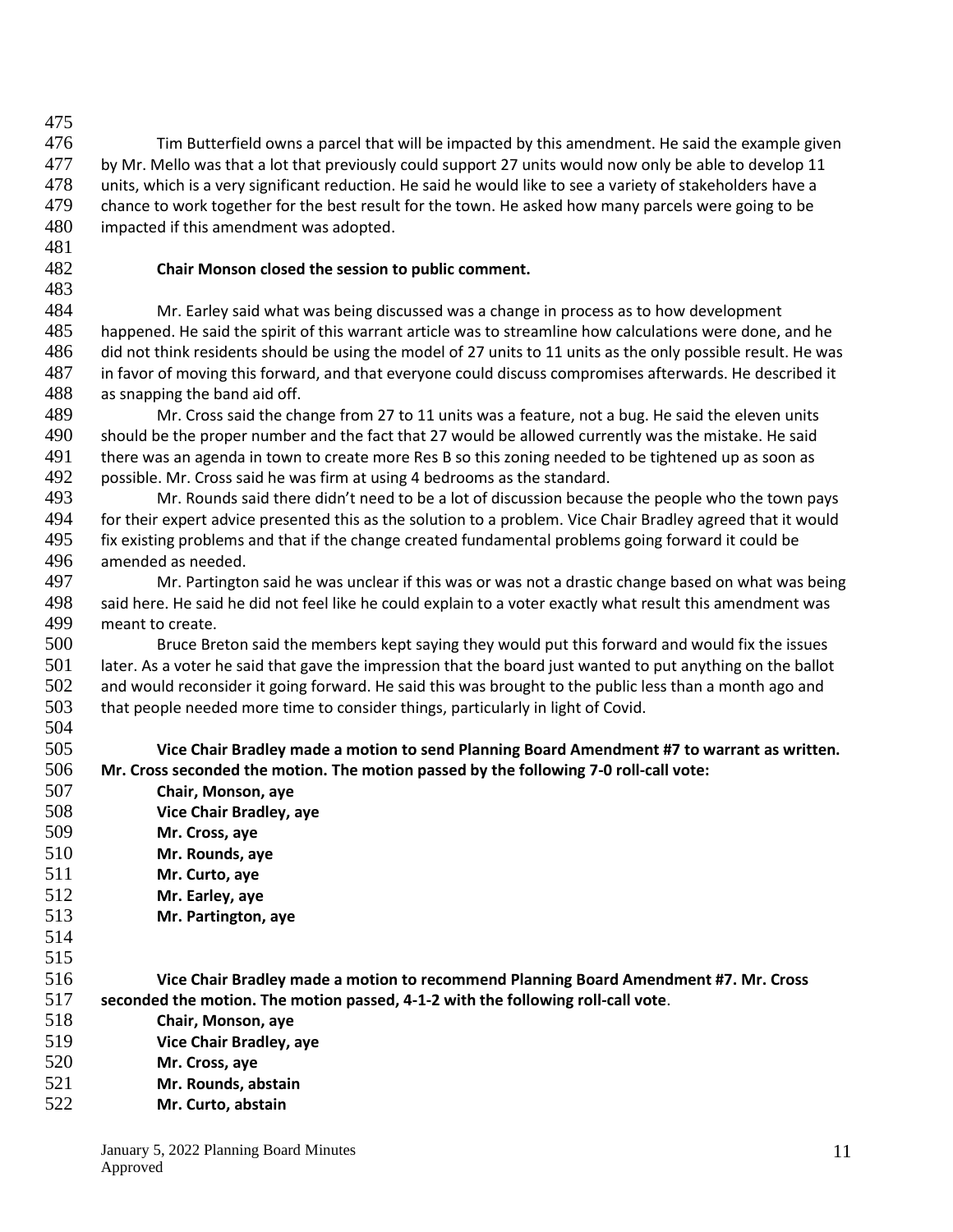| 523 | Mr. Earley, aye                                                                                            |
|-----|------------------------------------------------------------------------------------------------------------|
| 524 | Mr. Partington, opposed                                                                                    |
| 525 |                                                                                                            |
| 526 |                                                                                                            |
| 527 | Planning Board Amendment #8: Rezoning to Historic District                                                 |
| 528 |                                                                                                            |
| 529 | Chair Monson opened the session to public comment.                                                         |
| 530 |                                                                                                            |
| 531 | Peter Griffin, HDC member, explained that the committee has been on a mission to reclaim                   |
| 532 | Windham's historic features. He said for many years the rock was owned by the state, despite being         |
| 533 | dedicated with a plaque in 1939. He said approval of the historic district would be the first step towards |
| 534 | clearing the lot and turning it into a pocket part.                                                        |
| 535 |                                                                                                            |
| 536 | Chair Monson closed the session to public comment.                                                         |
| 537 |                                                                                                            |
| 538 | Mr. Carpenter was reseated, and Mr. Curto returned to being an alternate.                                  |
| 539 |                                                                                                            |
| 540 |                                                                                                            |
| 541 | Mr. Rounds made a motion to move Planning Board amendment #8 as written to warrant. Mr.                    |
| 542 | Cross seconded the motion. The motion passed, 7-0, with the following roll call vote:                      |
|     | Chair, Monson, aye                                                                                         |
| 543 | <b>Vice Chair Bradley, aye</b>                                                                             |
| 544 | Mr. Cross, aye                                                                                             |
| 545 | Mr. Rounds, aye                                                                                            |
| 546 | Mr. Carpenter, aye                                                                                         |
| 547 | Mr. Earley, aye                                                                                            |
| 548 | Mr. Partington, aye                                                                                        |
| 549 |                                                                                                            |
| 550 |                                                                                                            |
| 551 | Mr. Rounds made a motion to recommend Amendment #8 to the voters. Mr. Partington                           |
| 552 | seconded the motion. The motion passed with the following 7-0 roll-call vote:                              |
| 553 | Chair, Monson, aye                                                                                         |
| 554 | Vice Chair Bradley, aye                                                                                    |
| 555 | Mr. Cross, aye                                                                                             |
| 556 | Mr. Rounds, aye                                                                                            |
| 557 | Mr. Carpenter, aye                                                                                         |
| 558 | Mr. Earley, aye                                                                                            |
| 559 | Mr. Partington, aye                                                                                        |
| 560 |                                                                                                            |
| 561 |                                                                                                            |
| 562 | Mr. Rounds made a motion to take new business after 10:00pm. Vice Chair Bradley seconded the               |
| 563 | motion. The motion passed with the following 7-0 roll-call vote:                                           |
| 564 | Chair, Monson, aye                                                                                         |
| 565 | Vice Chair Bradley, aye                                                                                    |
| 566 | Mr. Cross, aye                                                                                             |
| 567 | Mr. Rounds, aye                                                                                            |
| 568 | Mr. Carpenter, aye                                                                                         |
| 569 | Mr. Earley, aye                                                                                            |
| 570 | Mr. Partington, aye                                                                                        |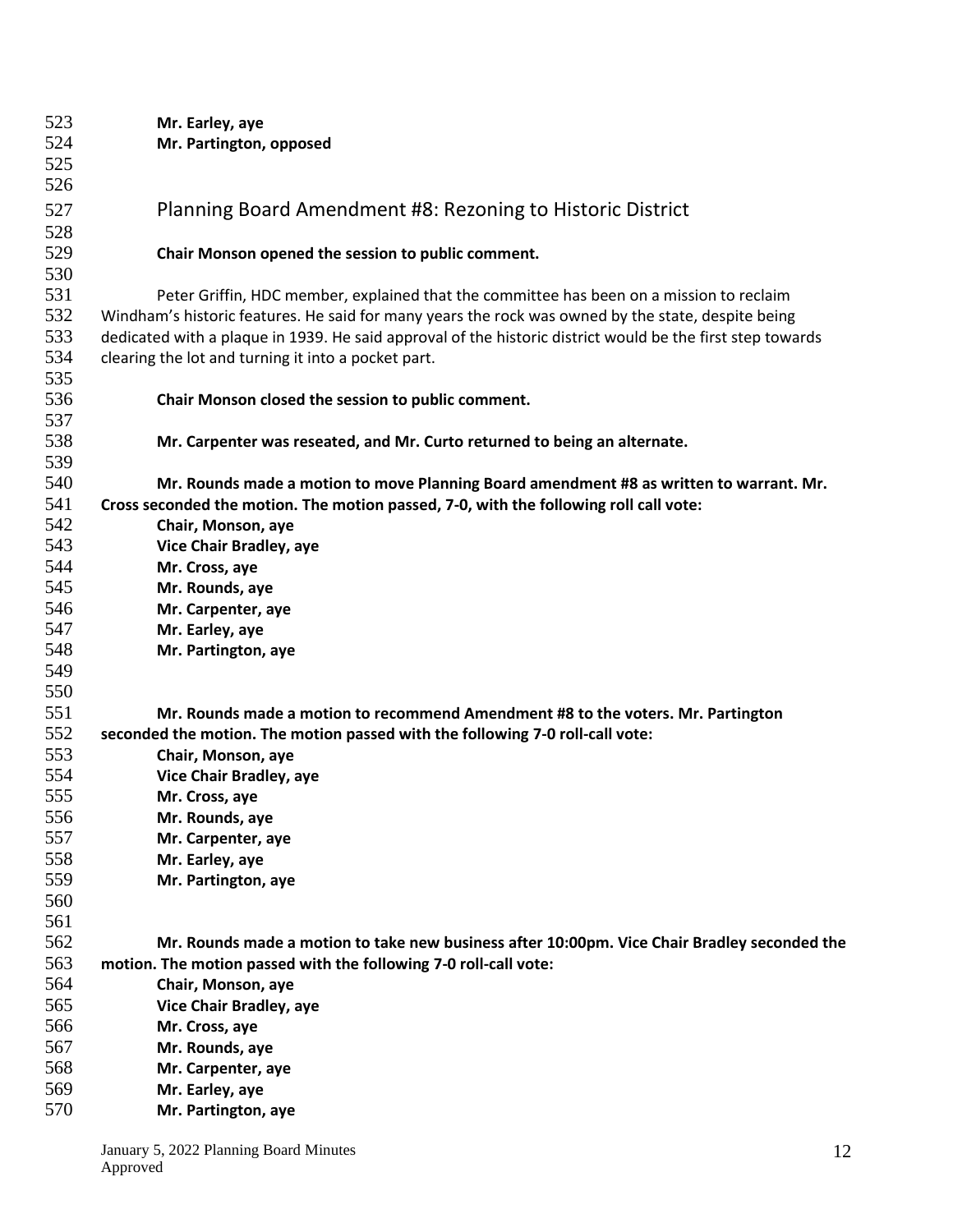| 571 |                                                                                                                 |
|-----|-----------------------------------------------------------------------------------------------------------------|
| 572 |                                                                                                                 |
| 573 | Citizen Petition #1: Rezoning Map 9-A-500 (150 Haverhill Road) from Rural District to                           |
| 574 | Residence B.                                                                                                    |
| 575 |                                                                                                                 |
| 576 | Mr. Partington recused himself from discussion and voting of the Citizen's Petitions. Mr. Breton                |
| 577 | was seated in his place for the duration of the next two discussions.                                           |
| 578 |                                                                                                                 |
| 579 | Chair Monson opened the session to public comment.                                                              |
| 580 |                                                                                                                 |
| 581 | Lou Zahkis gave the history of the efforts to rezone this parcel. Mr. Zahkis said single family homes           |
| 582 | would fit the neighborhood and town. He said it was not the duty of the Planning Board or the town to help      |
| 583 | the developer make more money.                                                                                  |
| 584 |                                                                                                                 |
| 585 | Andrea and Paul Azevedo authored a letter which was read into the record by Megan Bouvier,                      |
| 586 | another abutter. They are also opposed to the attempts at rezoning.                                             |
| 587 |                                                                                                                 |
| 588 | Megan Bouvier said she comes here every year to fight the same rezoning for this same parcel. She               |
| 589 | said it has been voted against for 17 years and she does not see abutters changing their feelings.              |
| 590 |                                                                                                                 |
| 591 | Chair Monson closed the session to public comment.                                                              |
| 592 |                                                                                                                 |
| 593 | Mr. Rounds said there was no hardship in developing this lot and he was firmly against rezoning it.             |
| 594 | Mr. Cross said this would result in spot zoning that would only benefit the developer and not the town. Vice    |
| 595 | Chair Bradley said he did not see a compelling reason to change zoning now as the petitioner had presented      |
| 596 | no information to the board and no residents had spoken in favor of it. Chair Monson said the town has          |
| 597 | made their voice clear on this. He asked what would happen if both citizen's petitions on this parcel passed.   |
| 598 | The town attorney has voiced the opinion that in that case the second of the two petitions would go into        |
| 599 | effect.                                                                                                         |
| 600 | Mr. Carpenter disagreed with Mr. Cross's opinion that a vote in favor of rezoning many years ago as             |
| 601 | a stain on the board. He said there is only one parcel of Res B left and that the board is currently being sued |
| 602 | over lack of housing diversity in at least four cases. He said putting it into context with the proposed        |
| 603 | amendment that would limit density in Res B that thar rezoning this parcel might be beneficial. He said the     |
| 604 | alternative of single-family homes would result in more traffic on Galway Road.                                 |
| 605 | Mr. Rounds said the town's mill rate was around .19, he compared it to the mill rate in Keene to                |
| 606 | illustrate that it benefited the town to have less housing diversity.                                           |
| 607 |                                                                                                                 |
| 608 | Mr. Rounds made a motion to not recommend Citizen's Petition #1. Mr. Earley seconded the                        |
| 609 | motion. The motion passed with the following 6-1 roll-call vote:                                                |
| 610 | Chair, Monson, aye                                                                                              |
| 611 | <b>Vice Chair Bradley, aye</b>                                                                                  |
| 612 | Mr. Cross, aye                                                                                                  |
| 613 | Mr. Rounds, aye                                                                                                 |
| 614 | Mr. Carpenter, opposed                                                                                          |
| 615 | Mr. Earley, aye                                                                                                 |
| 616 | Mr. Breton, aye                                                                                                 |
| 617 |                                                                                                                 |
| 618 |                                                                                                                 |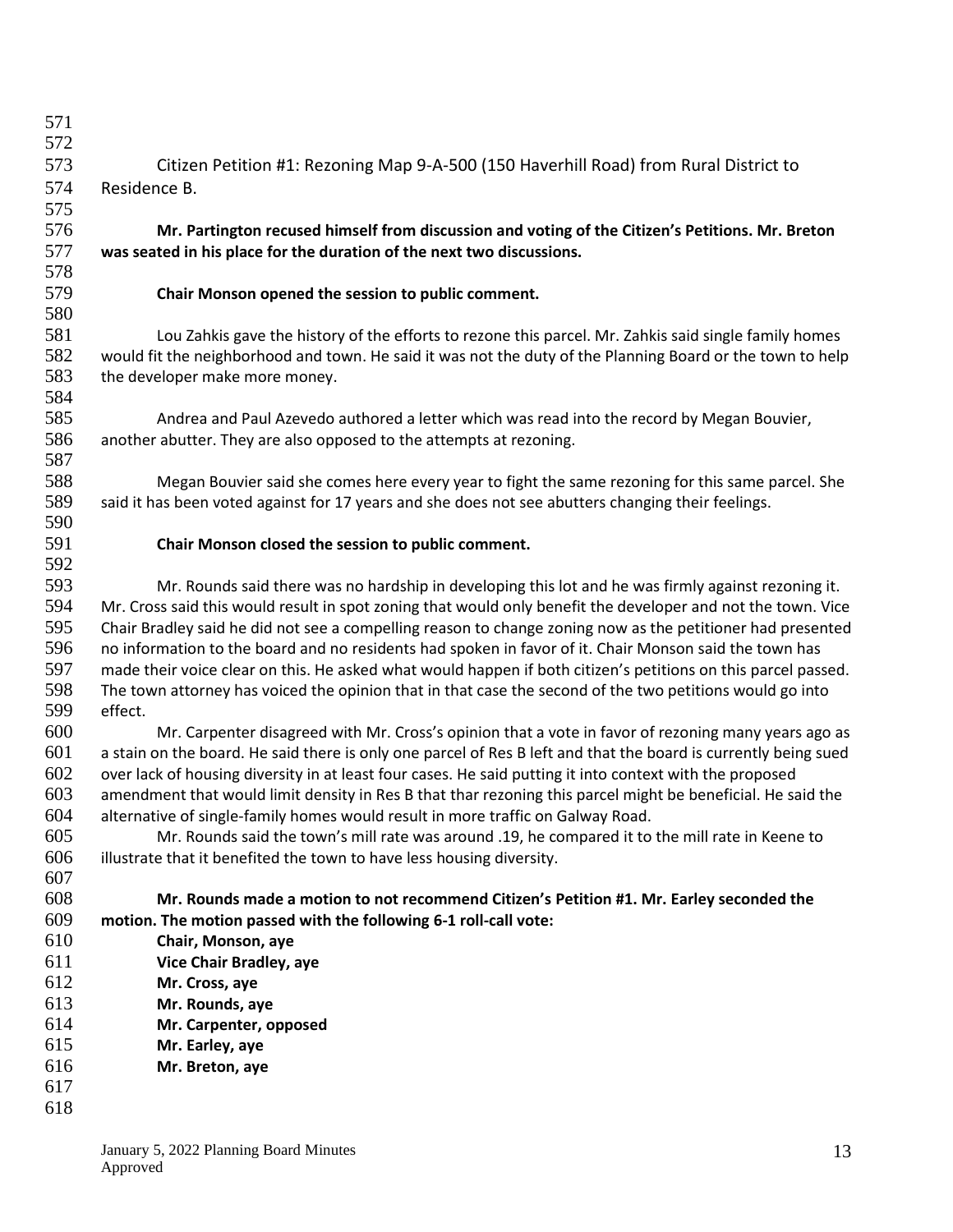| 619 | Citizen Petition #2: Rezoning Map 9-A-500 (150 Haverhill Road) from Rural                                  |
|-----|------------------------------------------------------------------------------------------------------------|
| 620 | District to VCD.                                                                                           |
| 621 |                                                                                                            |
| 622 | Chair Monson opened the session to public comment.                                                         |
| 623 |                                                                                                            |
| 624 | Lou Zahkis said putting businesses onto this parcel made less sense than rezoning it to Res B. He          |
| 625 | said there was a lot of vacant commercial spaces in town right now and that it did not make sense to       |
| 626 | rezone to create more business. Mr. Zahkis said that workforce housing would be allowed on the lot as it   |
| 627 | was currently zoned.                                                                                       |
| 628 |                                                                                                            |
| 629 | Chair Monson closed the session to public comment.                                                         |
| 630 |                                                                                                            |
| 631 | Mr. Breton called this an opportunity to have a Village Center District in the west part of Windham.       |
| 632 | He said this section of town historically was home to mills. He thought putting businesses along Route 111 |
| 633 | and houses in the back could make sense.                                                                   |
| 634 | Vice Chair Bradley agreed to a degree but said it would have to be master planned. He would like to        |
| 635 | see what the abutters would be getting before he would vote in favor of it.                                |
| 636 |                                                                                                            |
| 637 | Mr. Earley made a motion to not recommend Citizen's petition #2. Mr. Cross seconded the                    |
| 638 | motion. The motion passed, 7-0, with the following roll-call vote:                                         |
| 639 | Chair, Monson, aye                                                                                         |
| 640 | Vice Chair Bradley, aye                                                                                    |
| 641 | Mr. Cross, aye                                                                                             |
| 642 | Mr. Rounds, aye                                                                                            |
| 643 | Mr. Carpenter, aye                                                                                         |
| 644 | Mr. Earley, aye                                                                                            |
| 645 | Mr. Breton, aye                                                                                            |
| 646 |                                                                                                            |
| 647 |                                                                                                            |
| 648 |                                                                                                            |
| 649 | Case 2021-61, 1 Sharma Way (Parcel 18-L-300); Major Final Site Plan, Major WPOD,                           |
| 650 | and Design Review Regulations Application; Zone - Professional, Business, and                              |
| 651 | <b>Technology District (PBT) and Watershed Protection Overlay District (WPOD)</b>                          |
| 652 |                                                                                                            |
| 653 | Mr. Partington was reseated for the duration of the meeting.                                               |
| 654 |                                                                                                            |
| 655 |                                                                                                            |
| 656 | Mr. Cross made a motion to do business after 10:00pm. Vice Chair Bradley seconded the motion.              |
| 657 | The motion passed, 7-0, with the following roll-call vote:                                                 |
| 658 | Chair, Monson, aye                                                                                         |
| 659 | Vice Chair Bradley, aye                                                                                    |
| 660 | Mr. Cross, aye                                                                                             |
| 661 | Mr. Rounds, aye                                                                                            |
| 662 | Mr. Carpenter, aye                                                                                         |
| 663 | Mr. Earley, aye                                                                                            |
| 664 | Mr. Partington, aye                                                                                        |
| 665 |                                                                                                            |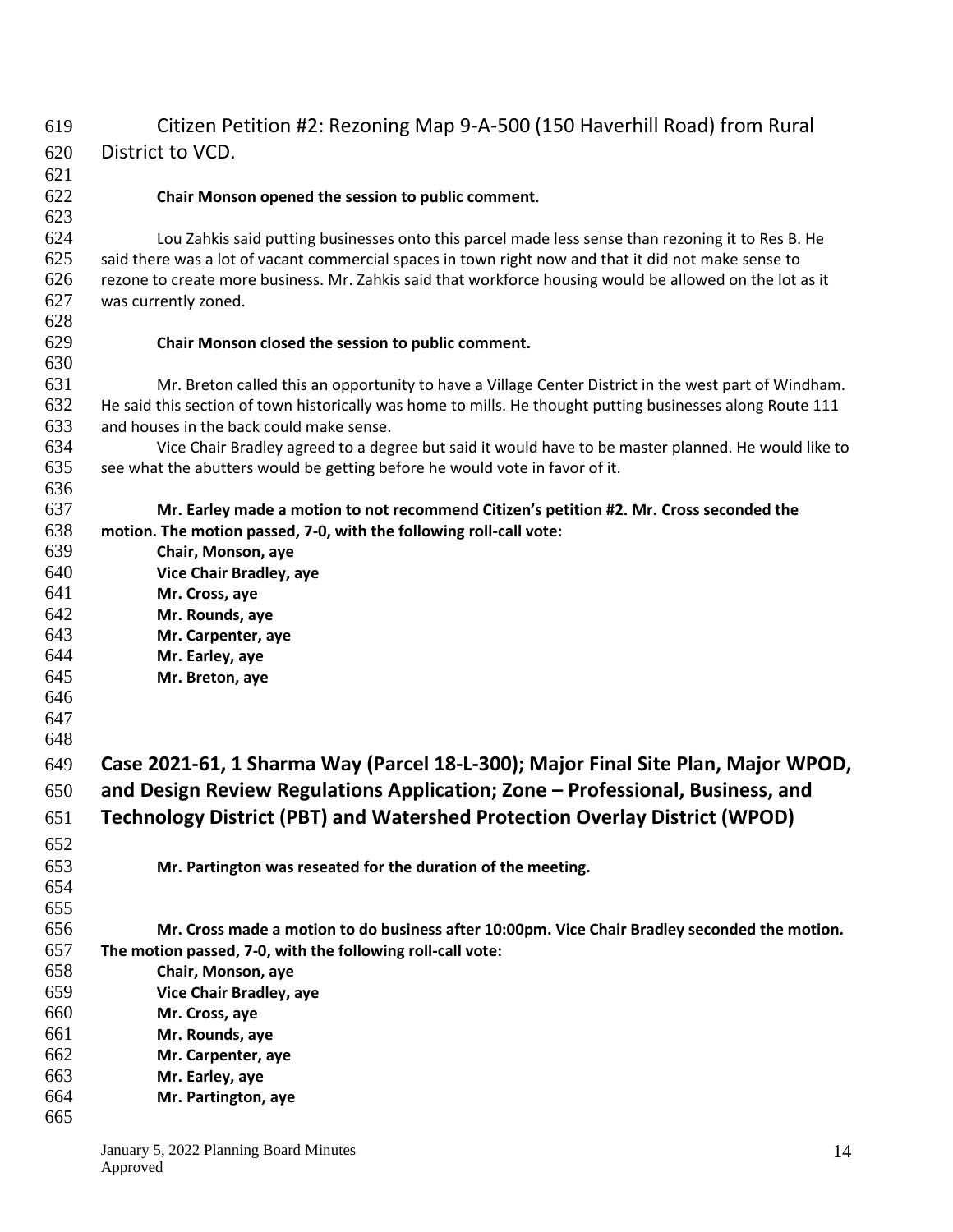| 666 |                                                                                                           |
|-----|-----------------------------------------------------------------------------------------------------------|
| 667 | Vice Chair Bradley made a motion to open Case 2021-61, One Sharma Way, as a major final site              |
| 668 | plan. Mr. Rounds seconded the motion. The motion passed with the following roll-call vote:                |
| 669 | Chair, Monson, aye                                                                                        |
| 670 | Vice Chair Bradley, aye                                                                                   |
| 671 | Mr. Cross, aye                                                                                            |
| 672 | Mr. Rounds, aye                                                                                           |
| 673 | Mr. Carpenter, aye                                                                                        |
| 674 | Mr. Earley, aye                                                                                           |
| 675 | Mr. Partington, aye                                                                                       |
| 676 |                                                                                                           |
| 677 |                                                                                                           |
| 678 | Mr. Rounds asked about traffic in the area. Randy Knowles said an access road was going to be             |
| 679 | utilized for traffic and they were currently working with DOT. Mr. Carpenter was concerned about the      |
| 680 | Gateway Park ending up a hodge-podge of different building styles. The hopes of the Design Review         |
| 681 | Committee was that this centerpiece building would elevate and pull in the other future buildings.        |
| 682 |                                                                                                           |
| 683 | Mr. Cross made a motion to continue Case 2021-61 to January 19th at 7:00pm. Mr. Rounds                    |
| 684 | seconded the motion. The motion passed, 7-0, with the following roll-call vote:                           |
| 685 | Chair, Monson, aye                                                                                        |
| 686 | Vice Chair Bradley, aye                                                                                   |
| 687 | Mr. Cross, aye                                                                                            |
| 688 | Mr. Rounds, aye                                                                                           |
| 689 | Mr. Carpenter, aye                                                                                        |
| 690 | Mr. Earley, aye                                                                                           |
| 691 | Mr. Partington, aye                                                                                       |
| 692 |                                                                                                           |
| 693 |                                                                                                           |
| 694 | Case 2021-62 - 47 N. Lowell Road (Parcel 11-A-885); Preliminary Site Plan; Zone -                         |
| 695 | <b>Residence B District and Watershed Protection Overlay District (WWPD)</b>                              |
| 696 |                                                                                                           |
| 697 | Mr. Partington made a motion to open Case 2021-62. Mr. Rounds seconded the motion. The                    |
| 698 | motion passed, 7-0, with the following roll-call vote:                                                    |
| 699 | Chair, Monson, aye                                                                                        |
| 700 | Vice Chair Bradley, aye                                                                                   |
| 701 | Mr. Cross, aye                                                                                            |
| 702 | Mr. Rounds, aye                                                                                           |
| 703 | Mr. Carpenter, aye                                                                                        |
| 704 | Mr. Earley, aye                                                                                           |
| 705 | Mr. Partington, aye                                                                                       |
| 706 |                                                                                                           |
| 707 |                                                                                                           |
| 708 | Shayne Gendron representing this application to develop 56 duplex-style units, 1 single-family unit,      |
| 709 | and a clubhouse. The development would be connected to a water system on the property with a closed       |
| 710 | drainage design and curbed streets. Mr. Curto said Conservation had a lot of questions about the project. |
| 711 | He asked about the flow of the drainage. Mr. Zohdi apologized for missing Conservation meetings.          |